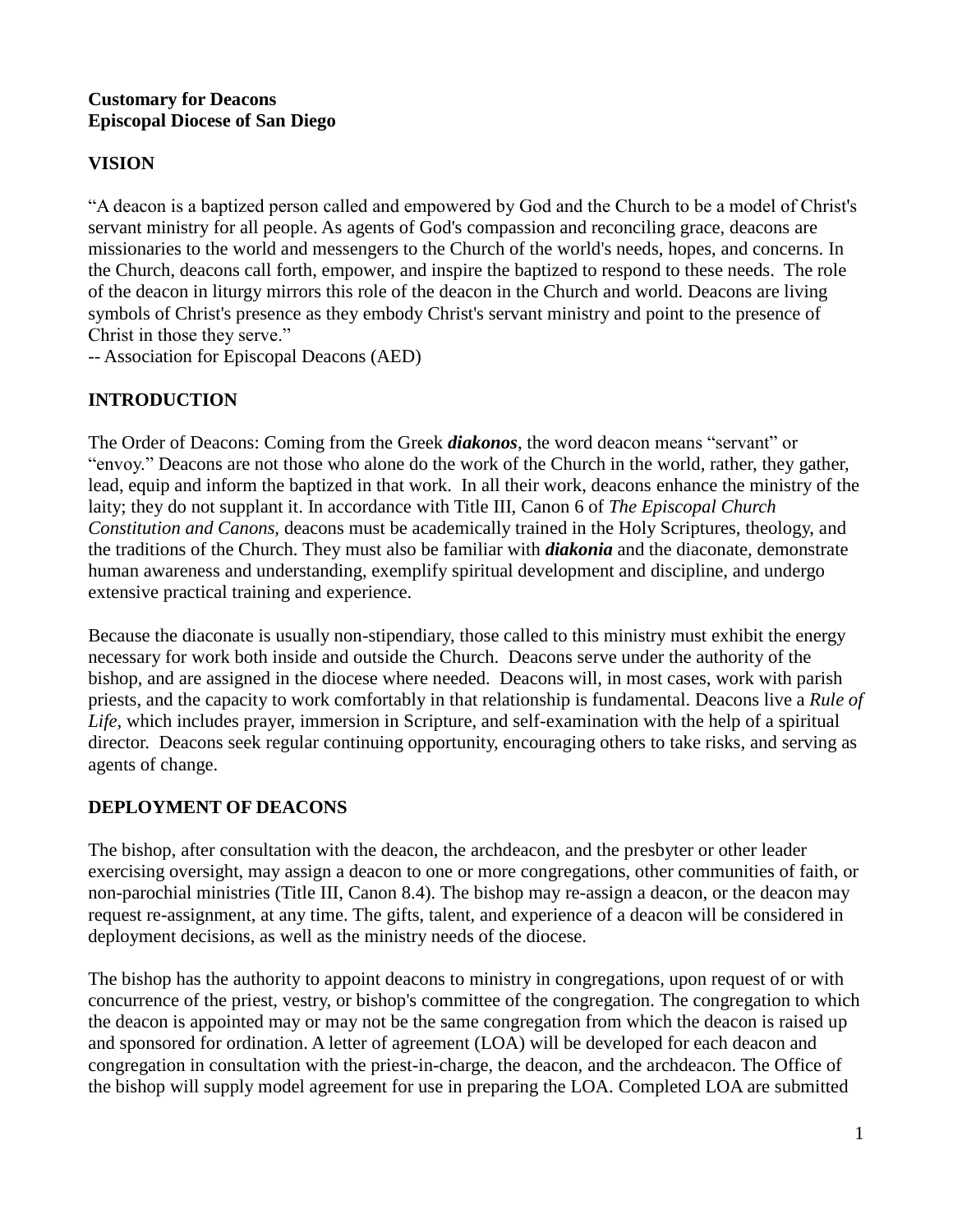to the bishop for approval.

Deacons are not relieved of their appointed ministry except by action of the bishop. In the event of any concerns about a deacon's service in a congregation, the bishop will be consulted promptly. The bishop may consult with the archdeacon regarding such circumstances. Deacons are subject to ecclesiastical discipline according to Title IV of the Episcopal Church canons and appropriate diocesan canons.

### **RESPONSIBILITY OF THE PARISH**

It is expected that the deacon will be reimbursed by the parish for expenses related to his/her service, including reimbursement for mileage and expenses of attending Diocesan Convention and the annual clergy conference. These matters, as well as the number of hours the deacon serves weekly, should be specifically addressed in the deacon's letter of agreement. The congregation will also provide fund for continuing education for the deacon (books, courses, etc.).

Consistent with the practices of other parish clergy, deacons also have access to a discretionary fund so they may receive and distribute funds in connection with their specific ministries. A specific line item should be in the congregation's budget for these purposes. Ownership of discretionary accounts remains with the parish to which the deacon is attached (Manual of Business Methods in Church Affairs, Chapter 5, Section C.). Additional responsibilities and roles within the congregation are negotiated and mutually agreed upon between the deacon and clergy in charge. When a deacon holds employment outside the parish, this role needs to be taken into account when negotiating the deacon's parish agreements and requirements.

Ordained deacons who arrive from other dioceses into the Diocese of San Diego will quickly schedule an appointment with the bishop and archdeacon.

## **DEACONS IN THE LITURGY**

Deacons shall serve in the liturgies of the church as specified in the *Book of Common Prayer.* In such liturgies, deacons shall proclaim the Gospel, invite the Confession, set and clear the table for Eucharistic liturgies, and pronounce the dismissal. The deacon customarily carries the Paschal candle in procession at the Easter Vigil and for baptisms and funerals. If trained and able, the deacon may sing the Lumen Christi and the Exsultet at the Easter Vigil. **It is not appropriate for any of the liturgical responsibilities of the deacon to be exercised by a priest when a deacon is serving in the liturgy.** Other liturgical roles are negotiated between the deacon and the supervising priest, in consultation with the bishop, as appropriate.

The deacon is to emphasize the place of the Gospel in the liturgy. To that end, the deacon may carry the gospel book in procession, place it in a prominent place, read the Gospel, and bless prior to proclamation of the Gospel as may be custom of the parish, as it is the deacon, not the book, that is being blessed.

The deacon brings the needs of the world to the Church. To that end, the deacon may be responsible for or supervise the Prayers of the People and issue the invitation to the Confession of Sin. The deacon customarily dismisses the congregation to go forth into the world spreading the Gospel message.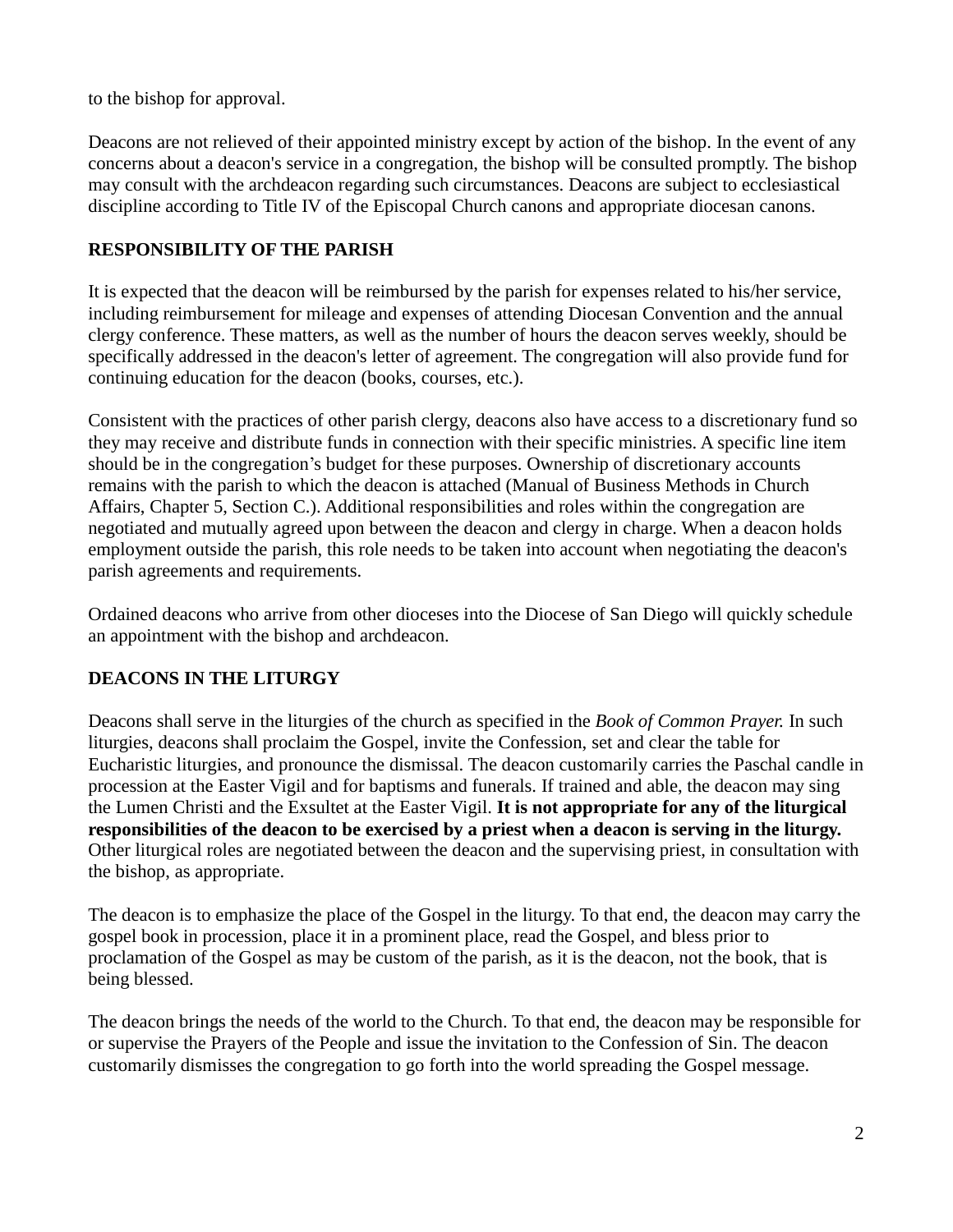#### **PREACHING AND PROPHETIC VOICE**

A deacon has the courage to be a prophetic voice to the church concerning the needs of the powerless and voiceless people in the community. It is expected that deacons will be included in the preaching rota of the parish to which they are assigned. Because of the special nature of the deacon's ministry, it is anticipated they will bring their unique perspective to the interpretation of scripture and give voice to the needs, hopes, and concerns of the world. Sermons should emphasize servanthood or service or the mission of the Church.

### **BAPTISM, CONFIRMATION AND RECEPTION**

Deacons in the Diocese of San Diego may perform Baptisms with permission from the Bishop (*Book of Common Prayer*, page 312). Permission is granted for a deacon to perform this sacrament when the deacon has directly evangelized the candidate.

The deacon may lead the prayers for the candidates and other parts of the service where appropriate for baptism, confirmation, and reception at services of Christian initiation.

### **MARRIAGE**

Deacons may assist a priest at a marriage ceremony as follows:

- Deliver the charge.
- Request the Declaration of Consent.
- Read the Gospel.
- Perform other assisting functions as agreed upon with the priest.

It is preferable that a priest or the bishop preside at a marriage ceremony. However, if no priest or bishop is available and a deacon is asked to officiate in their absence, the deacon may accomplish the celebration of a marriage up to, but not including, the Blessing of the Marriage. Prior to agreeing to perform the marriage ceremony, the deacon will consult with the bishop.

#### **OTHER SERVICES**

The priest in the parish/mission is responsible for funerals and is expect to preside at this liturgy. The Deacon may assist in these services as her/his schedule permits. The deacon has the usual diaconal functions and may have additional roles at the direction of the priest.

Upon occasion, the priest may authorize the deacon to preside at a funeral or wedding, if there is to be no Eucharist. In these cases, the priest must request permission for this assignment from the bishop and then notify the archdeacon that the deacon ha permission to preside. In the event there is a request outside the parish for a deacon to perform a funeral, the deacon will contact the bishop for permission.

#### **COMMUNION FROM THE RESERVED SACRAMENT**

Communion from the Reserved Sacrament given by deacons as part of the parish's corporate worship (Deacon's Mass) is permitted only under special circumstances and only with the specific prior